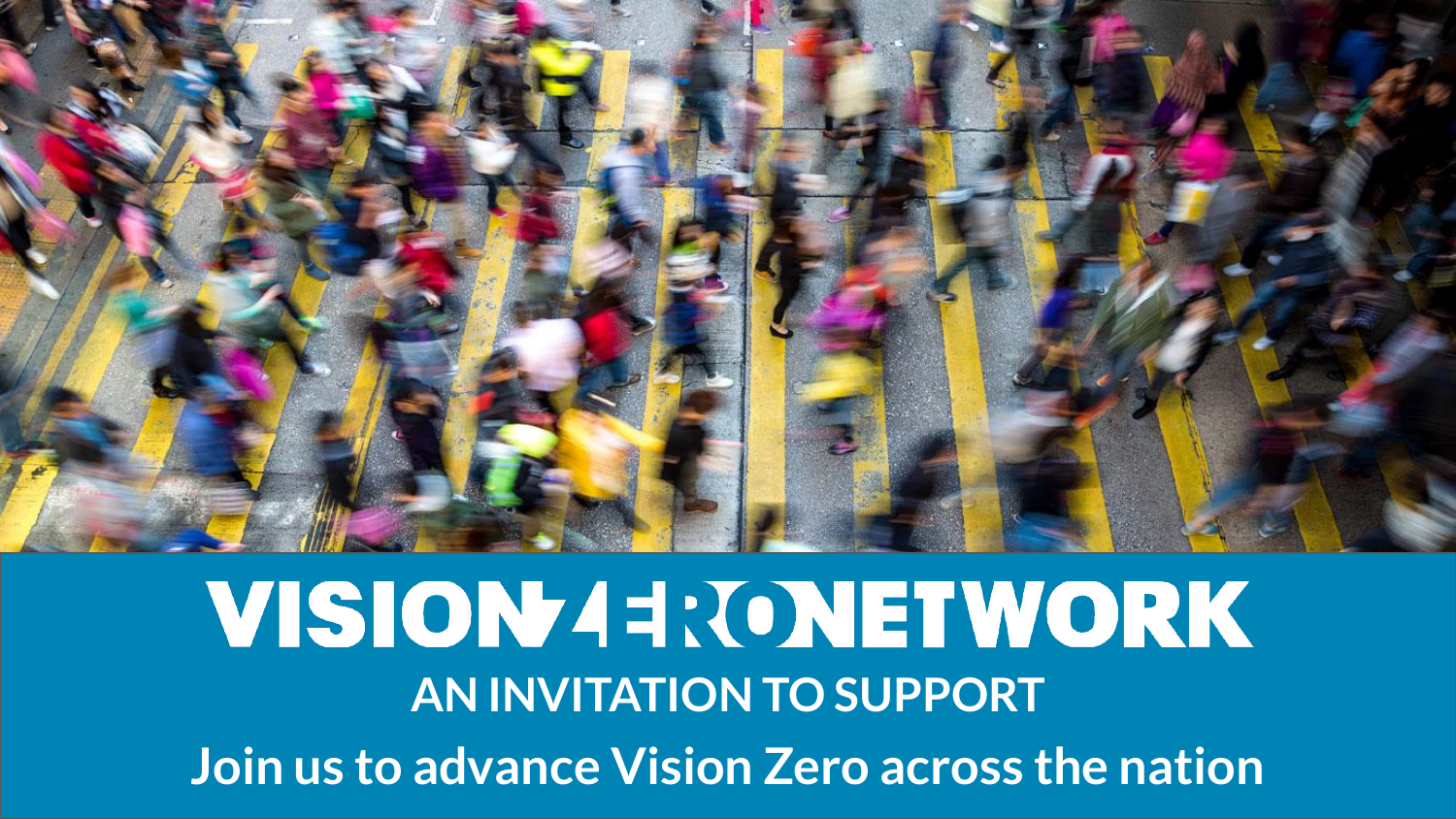# VISIDN

NETWORK

#### **TAKING ACTION**

The Vision Zero Network helps communities mobilize to address the crisis of 42,000+ traffic deaths a year in this nation. Together, we are stepping up to declare that "Enough is Enough," recognizing these tragedies as preventable with the right strategies and commitment.

Our goal is safe mobility for all. We convene leaders in the realms of transportation planning & engineering, policy, public health, advocacy, and the private sector to develop and share winning strategies to advance safe, equitable mobility.

We facilitate peer exchanges, share best practices and case studies, measure progress, and promote Vision Zero at conferences and gatherings nationwide. Our webinars, meetings, panels, and hands-on resources are considered the leading sources for the development of Vision Zero in the U.S.



#### **ACHIEVING SUCCESS**

We have helped grow the number of U.S. cities committing to Vision Zero from just two to more than 45 since our leadership began. From Minneapolis to Macon and Anchorage to Atlanta, communities large and small are re-thinking their approach to traffic safety and committing to change.

Vision Zero Network connects transportation practitioners and leaders to help them reimagine and redesign their transportation systems to prioritize safety. We have supported change in local- and state-level transportation departments, regional health and planning agencies, as well as federal policymaking bodies. We are leaders within the Road to Zero effort to win the first-ever national commitment to zero traffic deaths.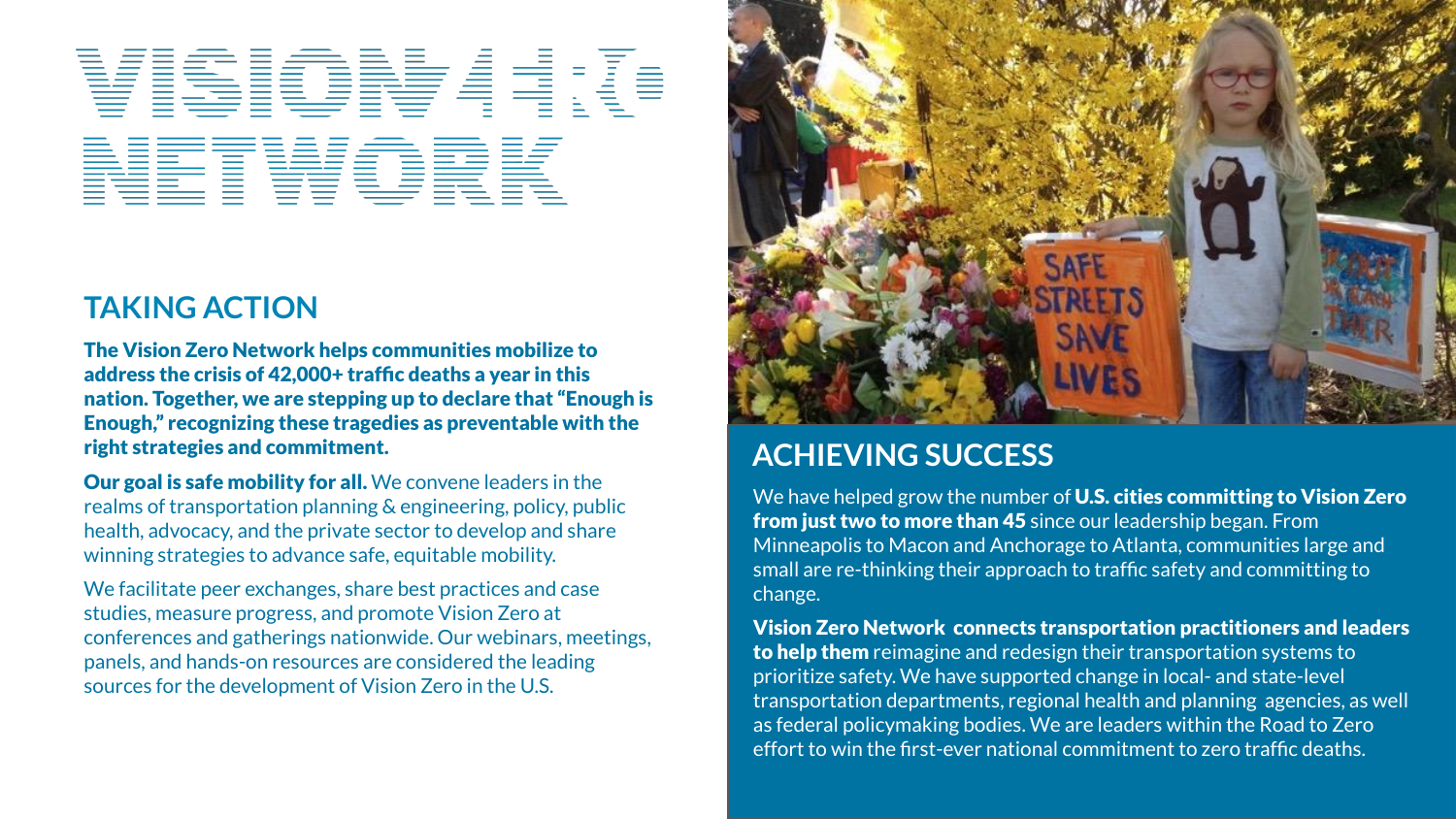#### **VISION ZERO COMMUNITIES**

Your SUPPORT of the VISION **ZERO NETWORK** will position you as a leader in the fast-growing Vision Zero movement and provide exposure to thought leaders, implementers, aand advocates who are creating policies, designs technologies, and more to move us to zero traffic deaths.

Thanks to your support, the nonprofit Vision Zero Network will work with more communities setting new policies, practices, and designs to prioritize safety on our roadways, sidewalks, and bikeways nationwide.